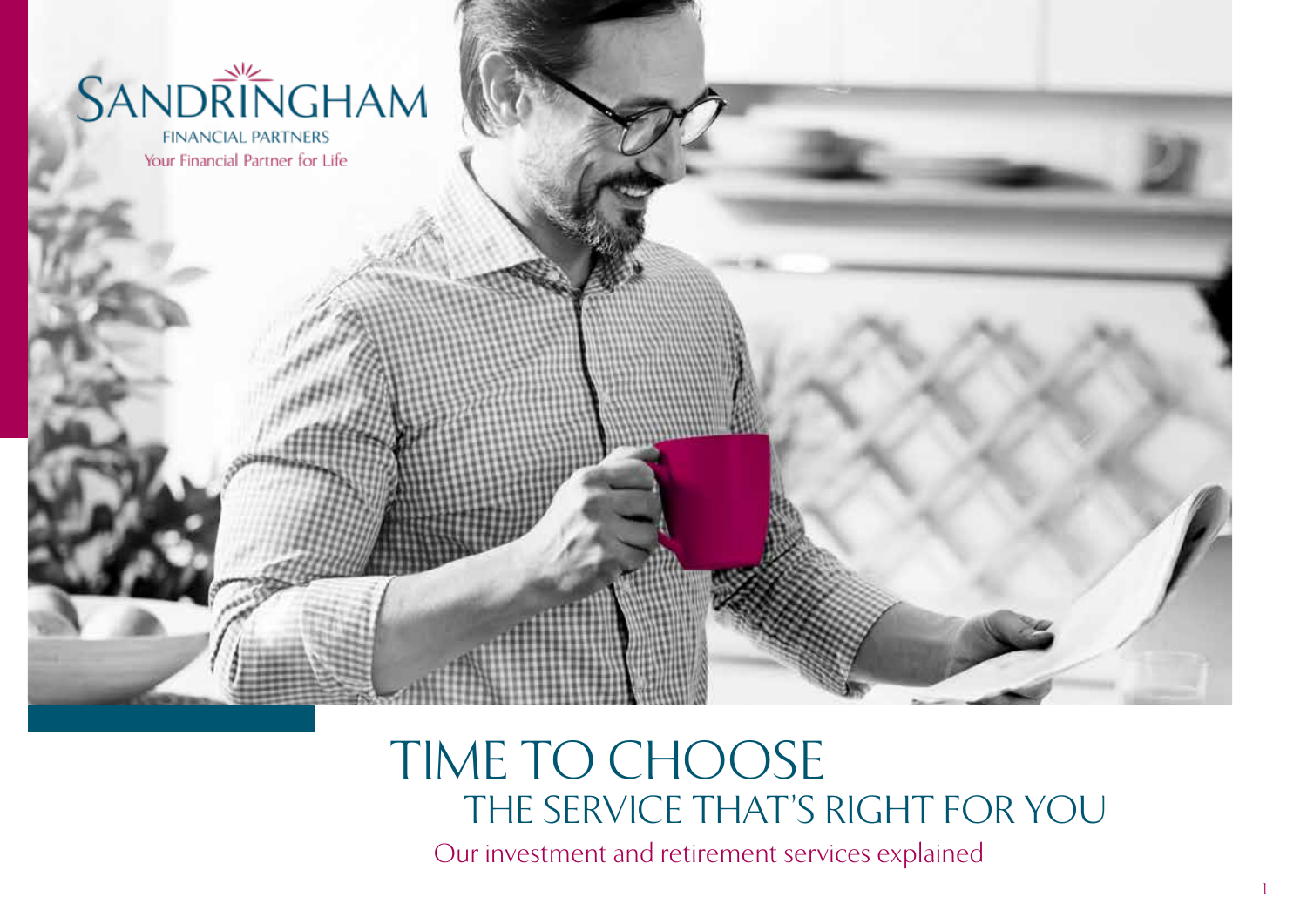# 'INTRODUCING SANDRINGHAM'

As a UK market-leader in the provision of tailored financial advice, helping you achieve your goals is what drives our expert Sandringham financial advisers. We are dedicated to helping you grow and secure your hard-earned money so that you can enjoy more important and precious times in the future.

# 'Sandringham Time – a new experience in client service'

Sandringham Time is how we describe the positive experience our clients have working with us. It means having:

#### **More time to think**

we aim to remove the time-consuming complexities and barriers to arranging and managing your financial plan efficiently.

#### **Time for your plans to work**

ensuring your investment, retirement and protection choices work for the long term, and are not skewed or altered unnecessarily due to short term populist views, press speculation or opinion.

#### **More control**

state-of-the-art technology enables you to see all your investments, products and other assets from a single web page, anywhere, 24/7.

#### **More time with your adviser**

our client management systems mean your Sandringham adviser can be freed up to spend more time on your specific financial planning needs.

## Our advice model

Sandringham offers independent advice. This means that we assess a range of investments that are diverse in terms of their type and the company that produces them.

Sandringham performs research on a wide range of investments and our adviser can recommend almost any investment to you as their client. However, they will only recommend a product to you once they have assessed your needs and determined that it is suitable for you to invest in.

Our primary purpose is to research and recommend investments to you. We can refuse to accept your instructions to invest if we do not believe it to be suitable. This doesn't mean you can't invest, only that Sandringham may elect not to facilitate an investment for you.

Sandringham produces its own internal research to assist advisers in finding a range of investments to meet your needs. Our advisers are not restricted to the investments we research, and we provide training to every adviser on when they should consider other investments. We do not receive any income from the products or investments you select other than the fees covered in your client agreement.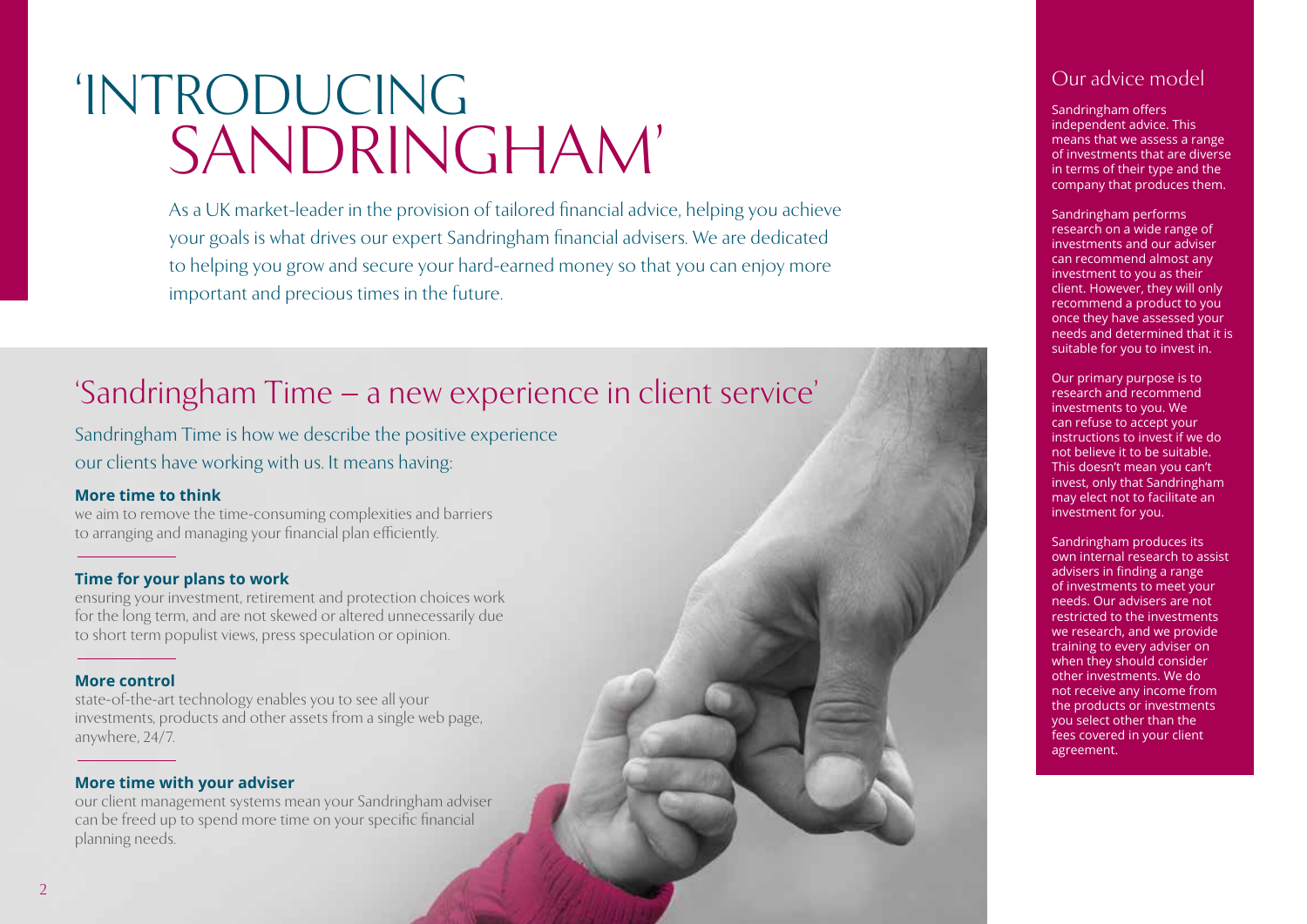# FINANCIAL PLANNING A VERY PERSONAL MATTER

We appreciate that your time is precious – the time you spend with your family, the time spent doing all the things you love, and the times in the future when longer term aims and ambitions become reality.

Through expert financial planning your Sandringham adviser will work with you to explore your options, then plan for how your tactical and strategic financial goals can be best met.

Every client is unique and our advice is completely tailored to your individual circumstances. By way of example, here are the some of the areas in which your Sandringham adviser may deliver financial advice.



#### **Investing for capital growth\***

An investment strategy may help you build your hardearned cash, whether it be to improve the return on your savings, growing the value of your money for a specific purpose, or putting money aside for a rainy day.



#### **Provide income now or in the future**

You may like the idea of supplementing your earnings with an additional income, and then of course there's saving money for a prosperous retirement.



### **Building up a retirement fund**

Making regular pension contributions for a financially secure retirement would be high on most people's wish-list. It's never too late to start.



#### **Using your retirement fund wisely**

Are you looking for a cash drawdown from your consolidated pension pots after you're 55 years old? What about an income to last throughout your retirement? Your Sandringham adviser can help you get the balance right.



#### **Arranging mortgages**

Mortgages come in many shapes and sizes, and can be complicated. Your Sandringham adviser will work with a range of carefully selected lenders to get you the mortgage which suits you best.



#### **Protecting those you love**

The financial implications on your family should you be unable to work because of a serious illness, an injury or accident could be severe, and even worse should you die unexpectedly.



#### **Planning for when you're gone\***

Properly executed estate planning – trusts and Inheritance Tax planning - will help you organise your affairs so the right people inherit your assets.

\*The FCA do not regulate tax advice, trusts or off-shore investments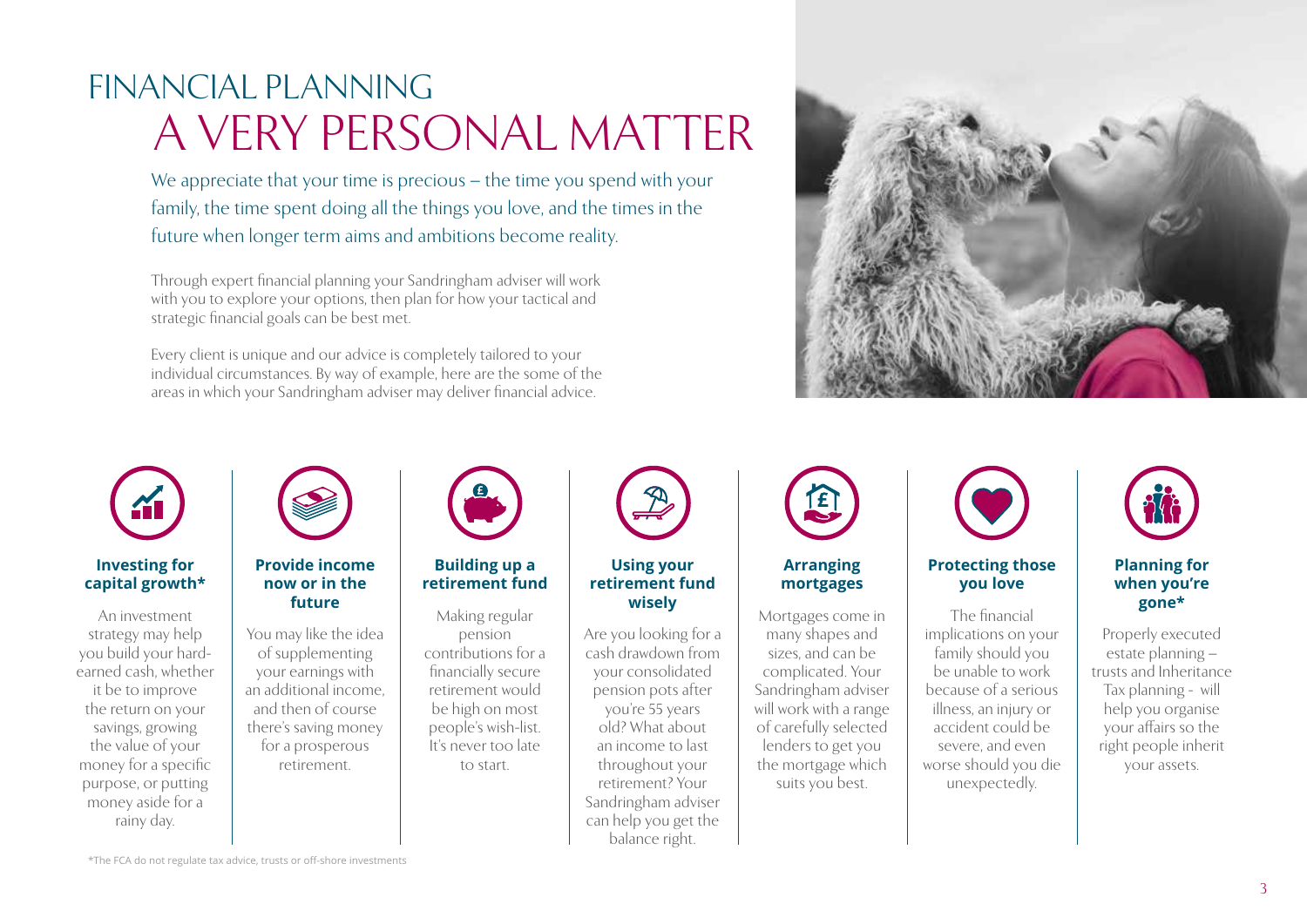# TIME TO SHAPE YOUR FINANCIAL PLAN

Our four-stage process is the basis by which every Sandringham adviser and client relationship operates. It follows a tried and tested formula designed to help us fully understand your financial planning needs, and the best way to help you achieve your goals.

to find out about you and your needs and ambitions Discovery & assessment

for refinements to your financial plan Review & administration

The stages

Research & recommendations

a financial plan to meet your objectives

your plan actioned in a hassle-free way Implementation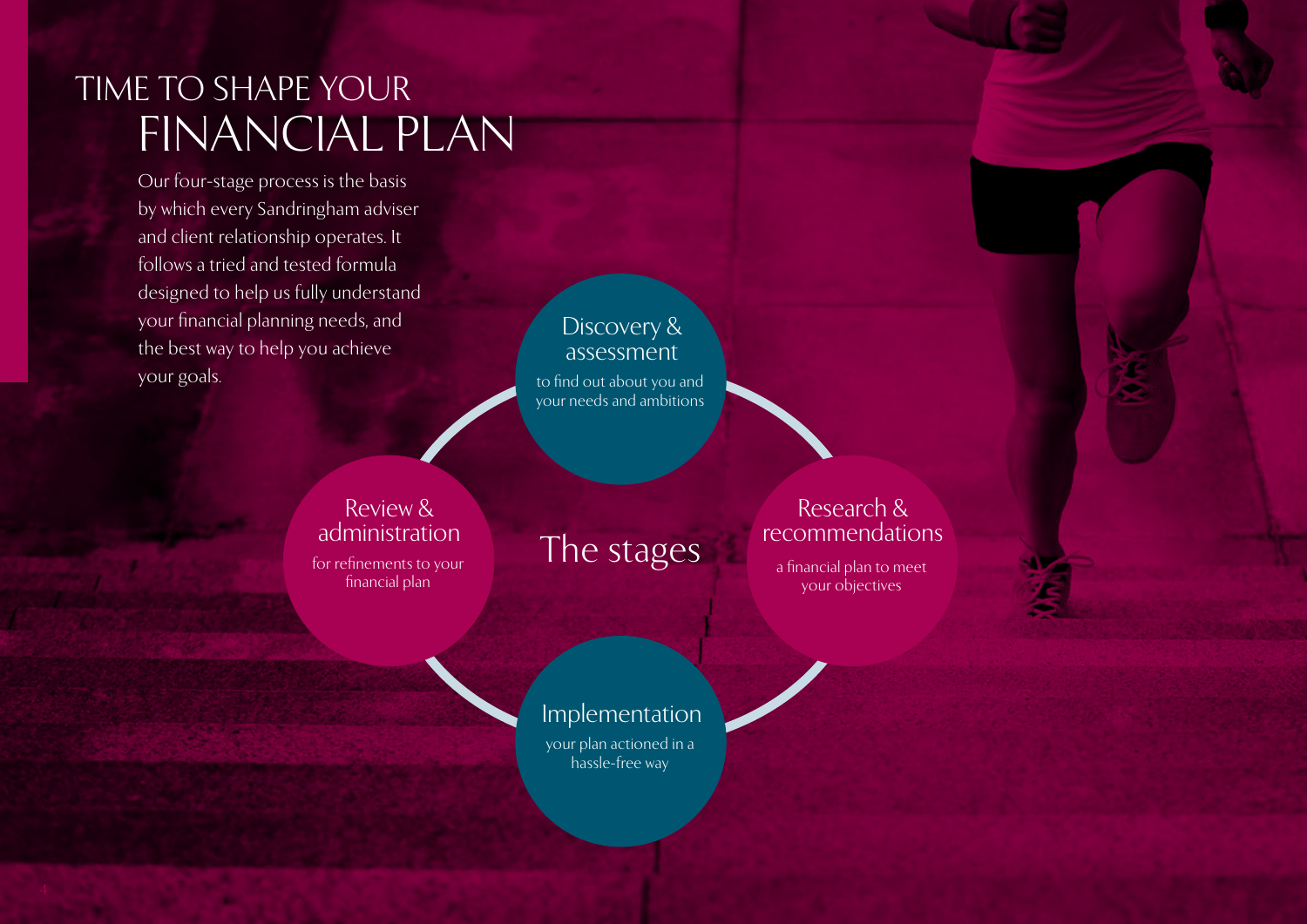# THE FOUR STEPS TO SHAPING YOUR FINANCIAL PLAN

# Discovery & assessment

This initial stage is designed to help Sandringham fully understand your personal details, your current financial position and quantify your assets and liabilities to identify any gaps you may have in your current financial position. At this meeting, we'd also look to understand your financial aims and ambitions and balance those against your stated attitude to risk and your capacity for loss. As part of this process we'll help you to better understand how existing plans fit with your future goals.

# Research & recommendations

Next, we use our expertise as financial planners to begin the process of formulating a financial plan to meet your personal needs. Before making firm recommendations, we research financial products from our approved panel and any other products we believe may be of particular interest to you.

Our advice will take account of your personal tax situation both now and in the future. This will influence our choice of tax wrappers, and use of tax breaks, for example, using your full ISA allowance or maximising tax relief for retirement savings.

You'll then receive our Suitability Report setting out our recommendations. These will be clearly presented and explained to you, and we'll take time to answer any questions you may have. Our goal is to ensure you are completely happy with our advice before we proceed into implementation.

#### **STEP 1 STEP 2 STEP 3 STEP 4**

# Implementation Review &

We make sure your financial plan is both fully agreed and actioned in an efficient and hassle-free way. We'll help you to complete application forms, we'll liaise with our investment and underwriter partners on your behalf, and ensure all paperwork and any transfer documents are in place. There's very little for you to do.

# administration

We offer an ongoing financial planning service called Precision - designed to keep you in contact with your adviser as well as giving you the confidence and reassurance of knowing your financial affairs are being properly monitored and managed over the longer term.

Annual reviews are included in this service and can be completed with your adviser face to face, over the phone or online, depending on your preferences. At a review meeting, your adviser will ascertain if changing market conditions or your personal circumstances require refinements to your financial plan. In such cases, your adviser would create a new Suitability Report for you to agree before they take any action on your behalf.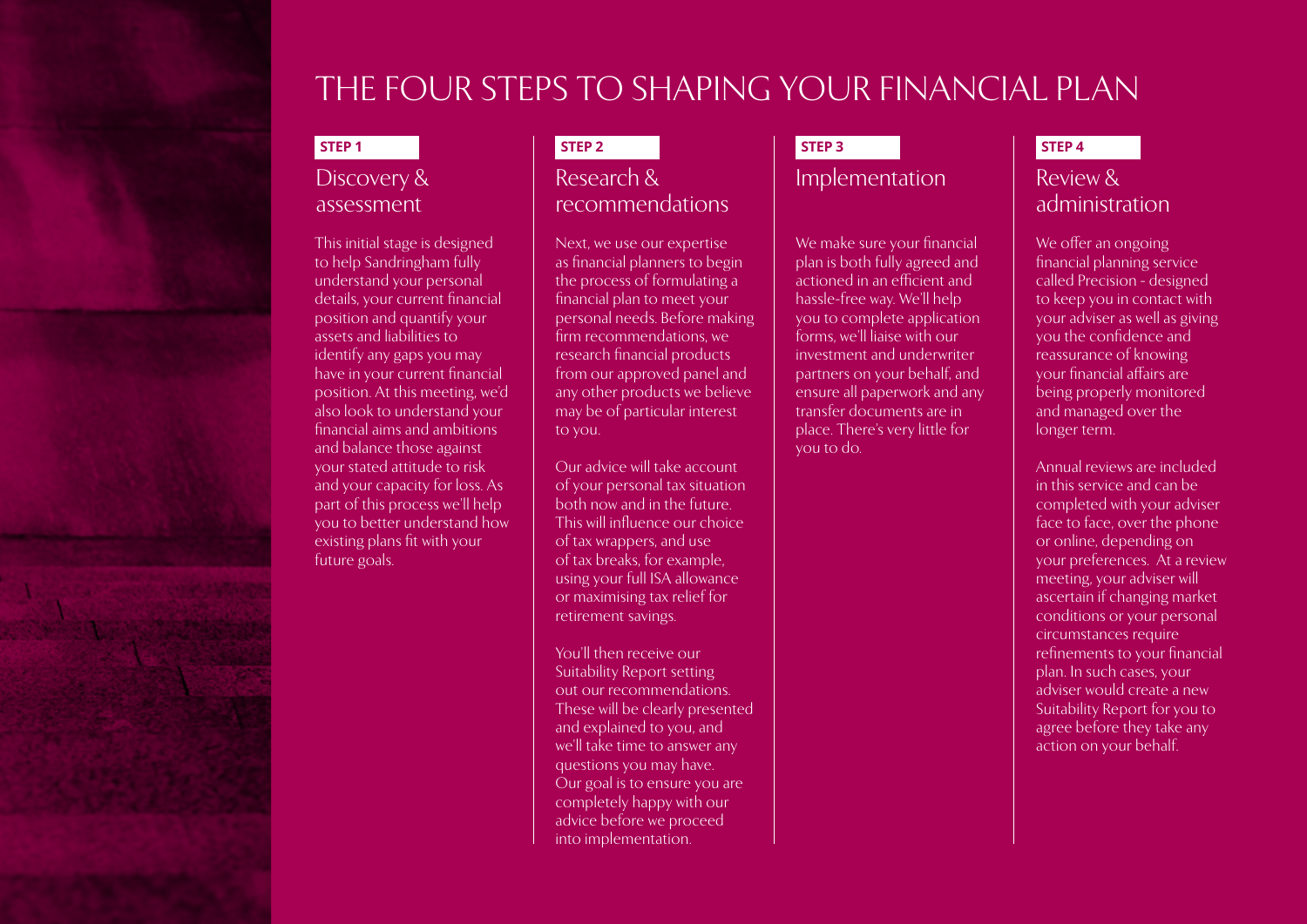# WE'VE HELPED CLIENTS JUST LIKE YOU

6

Sandringham has helped hundreds of people achieve their financial goals by building, securing and getting the most from their hard-earned money. Here are just a few of our clients' stories. You'll appreciate that their names have been changed to protect their identities.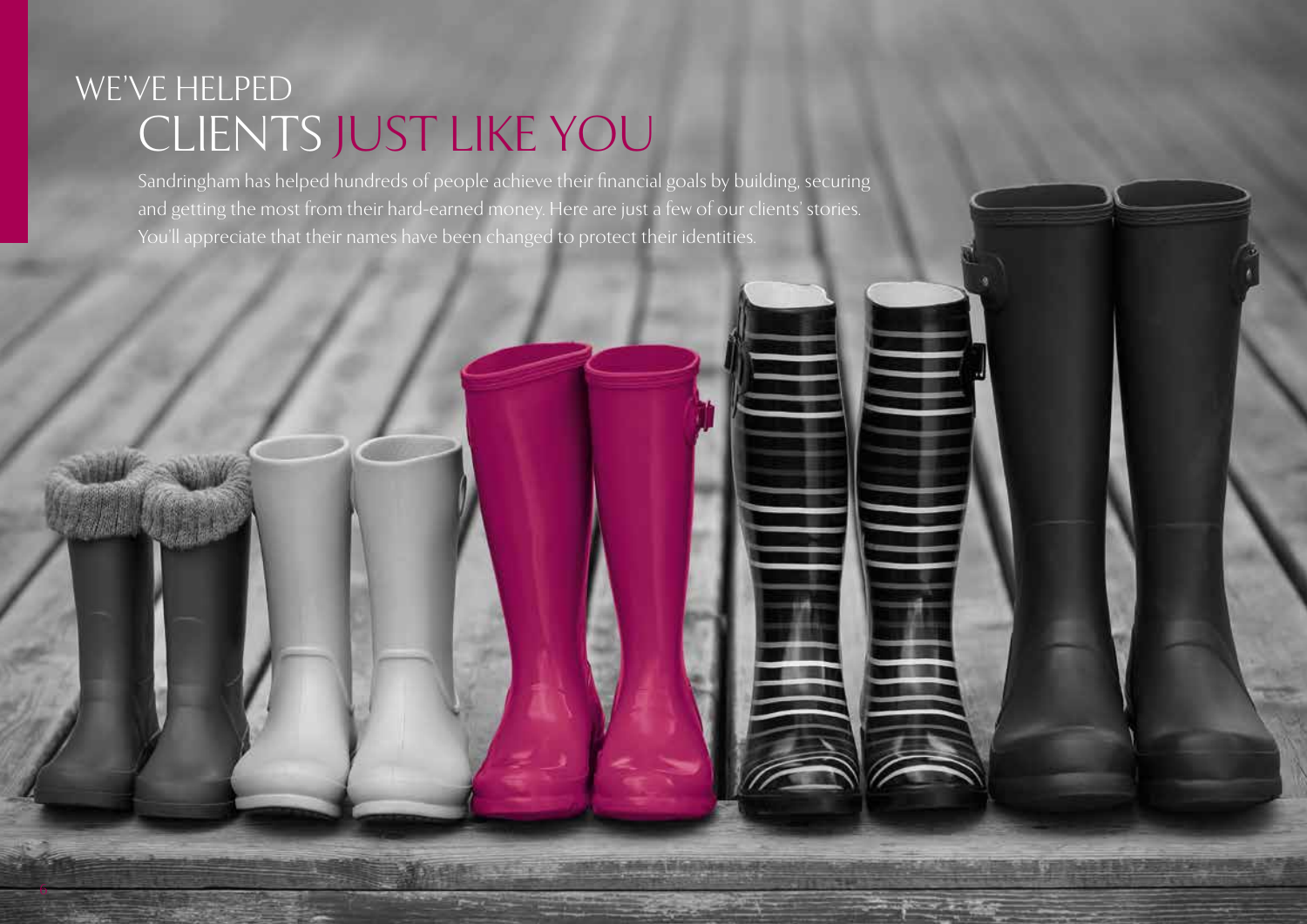

# Investing for future events\* **CASE STUDY 1**

Secondary School Teacher Cassie (39) and Surveyor Gary (42) always had ambitions to invest any spare money they had to afford both planned – and some unplanned – events. Having understood the couple's investment ambitions and their moderate attitude to risk, their Sandringham adviser has been able to construct an appropriate investment strategy. Their main priority is to provide a lump-sum to extend the family home in 5 years, and to make best use of a recent inheritance to pay for university fees, and family holidays. For the longer term, there's also a plan to help the children with deposits on their first homes.

Gary and Cassie keep track of their investments, 24/7, online, thanks to the Sandringham Wealth Platform client portal. See page 9

# Planning for a prosperous retirement **CASE STUDY 2**

HR Director Margo (59) had already worked with Sandringham to help her build a private pension plan and her mind had begun to turn to how she would manage her income in retirement. Being over 55 years old, Pension Freedom rules changed everything. Margo's Sandringham adviser has been able to review her private and work-related pension pots and create a strategy leading up to retirement.





# Creating a peace of mind insurance plan for the unexpected **CASE STUDY 3**

Dentist Michael (32), married, mortgaged, with 2 young children, already had life insurance. But with a third child on the way and a planned move to a larger property, he asked Sandringham to review his overall protection needs. We helped Michael increase his life insurance (more cover for nearly the same price), and helped him arrange Critical Illness Cover in case he was ever diagnosed with a specified serious illness. He now also has Income Protection should he be unable to work due to a serious illness, or an accidental injury.

Life insurance pays a tax-free lump-sum on death. Critical Illness pays a tax-free lump sum on diagnosis. Income Protection pays out a tax-free monthly income if you can't work.

### **CASE STUDY 4**

## Arranging a mortgage for the next move

Engineer Khalid (29) and Midwife Mira (27) had learned a lesson from their first property purchase – 'mortgages come in many shapes and sizes, and are never straightforward' They're now thinking about starting a family and that's going to mean a bigger place. They have the deposit, and we've illustrated the pros and cons of a repayment mortgage vs interest only, and the differences between fixed-rate vs variable rate repayments.

There's much to consider when making one of the biggest financial decisions of your life. Your Sandringham adviser will be able to help you make the right choice.





## **CASE STUDY 5**

# Making sure money goes to the right people\*

Retired Farmer Henry was keen to ensure that the right people inherit his assets after his death. We demonstrated how a trust would allow him to provide an income for his widow, with the capital passing to any children on her death. We also showed Henry how lifetime gifts of assets could be made now to reduce the potential Inheritance Tax liability in the future\*\*.

Sandringham was also able to show how more of Henry's wealth could be passed on to his beneficiaries through straightforward Inheritance Tax planning.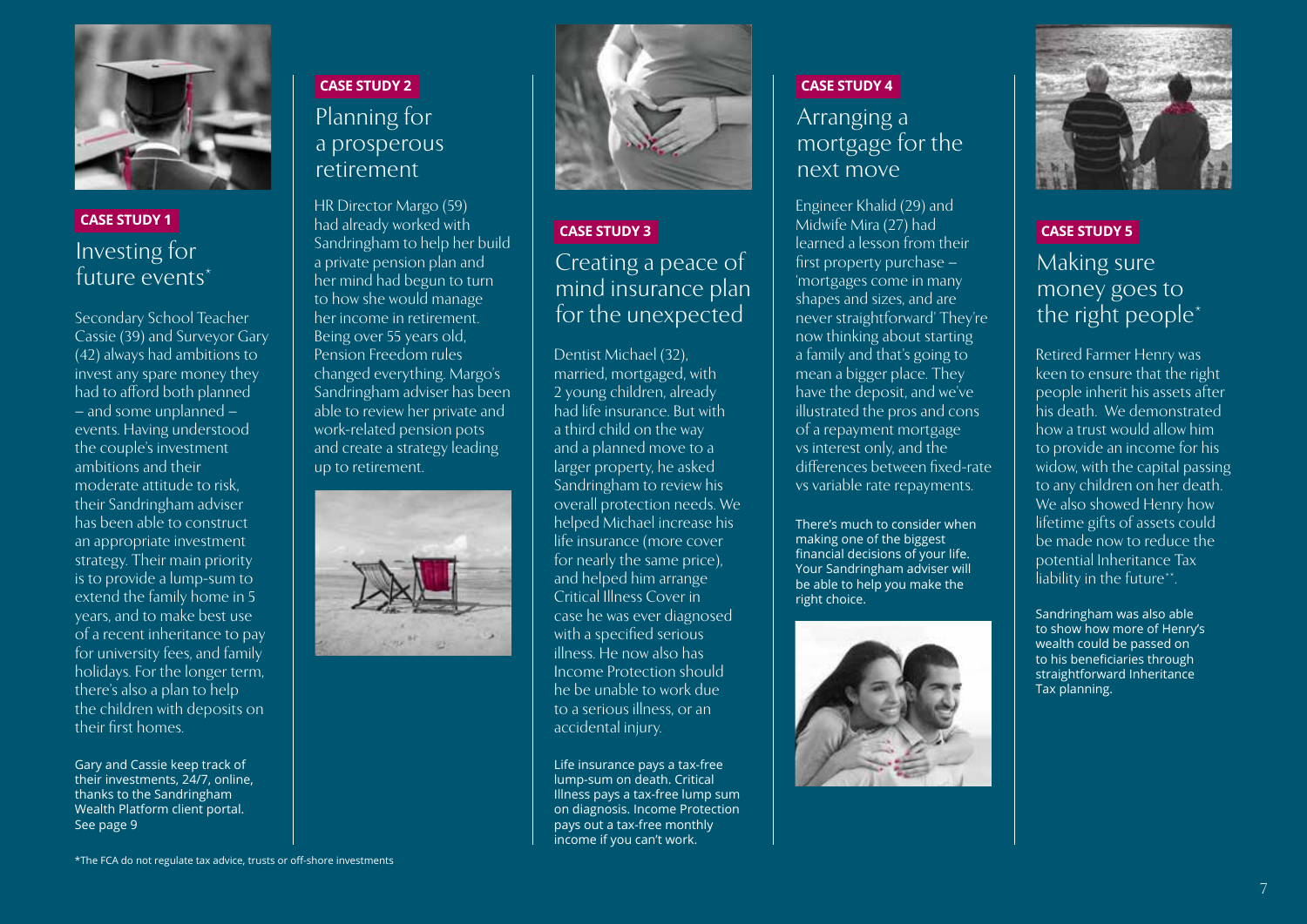# PRECISION FROM SANDRINGHAM…

Time doesn't stand still. Your personal circumstances are ever-changing with world, political and economic factors continually impacting on financial markets. That's why it's important to review, and if necessary adjust your financial plan on a regular basis.

# Introducing Precision

Our proactive client-focused service is designed to help you meet your longer-term financial planning goals. Your adviser will explain the wide range of benefits of paying for an ongoing service charge.

Please note: It is important to understand that at any time you can decide to stop receiving and paying for this ongoing service.

# Key features of the Precision ongoing service

## Regular reviews

Your adviser will offer you an annual review meeting - an opportunity to identify any new advice requirements. In addition, you'll receive your annual review pack detailing the performance of your financial plan.

# Wealth Platform Client Portal

As a Precision client, you'll be set up with your secure password to enjoy 24/7 online access to your own investment dashboard, investment analytics data, assets register plus a whole lot more.

### Priority adviser access

If your adviser isn't available at any time, simply call Sandringham's centralised telephone number and we'll arrange for them to get in touch.

## Keeping you up-to-date

Helping you to keep in touch with the market, economic and wider financial developments.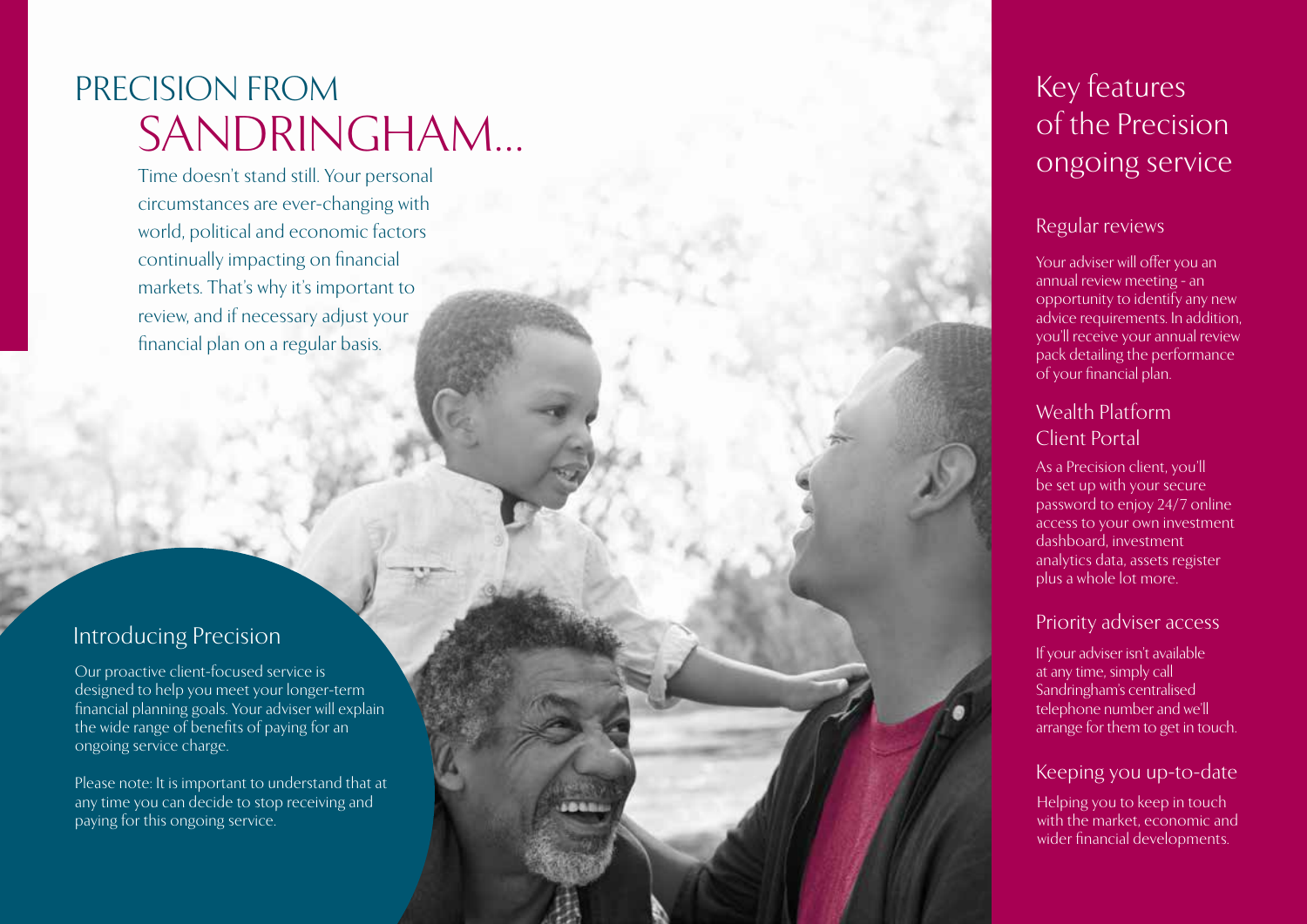# SANDRINGHAM …WITH YOU ALL THE WAY

## Regular reviews

We offer an annual meeting to review the performance of your investments, plans and policies. We will use this review to understand and update any changes in your personal circumstances and financial ambitions that may require further financial planning advice. You'll also receive:

- An annual comprehensive review pack summarising your progress towards achieving your goals.
- A summary of your objectives clearly identifying which ones have been addressed and if any are still to be considered.
- Regular breakdowns of your assets and the underlying details of each portfolio.





# Wealth Platform

Our Wealth Platform allows you to view and monitor your investments, plans, policies and other assets all in one place, 24/7, online.

- View a summary and valuation of your investments and other financial products.
- Access valuations of your assets held on third party platforms.
- Analyse individual assets and their performance over time.
- Review and update your attitude to risk and loss.
- A secure and safe place to receive and store your documents.
- Review key documents your adviser has shared with you.
- Upload documents you wish to keep safe.
- Update personal information.
- Prepare for important review meetings with your adviser.
- Use our secure messaging service.



## Investment dashboard



### Priority adviser access

Need to talk to your adviser, but he or she isn't available? We'll take your details and ensure your adviser contacts you as soon as they are free. As part of the Precision service, you can contact your adviser for financial advice at any time, so you don't have to wait for the next annual review.

## Keeping you up-to-date

We don't expect clients to have time to research the world of investments, markets, tax and changing economic conditions etc. – that's why we produce regular commentary, opinion and views to help you stay up-to-date and have more informed discussions with your adviser. You'll also find interesting articles and blogs on our website.

# Expert Guides\*

Our website features a series of easy to read guides covering financial planning subjects – investments, pensions, protection, tax planning and estate planning.

\*Please note: These guides are for your information only and should not be considered financial advice. You should always seek appropriate professional advice before making any decisions regarding financial planning.

## How we charge for our advice<sup>\*</sup>

For your initial advice and ongoing service, your Sandringham Partner will make a charge. The level of fees and how they are to be paid will be discussed in detail before any costs are incurred. Please ask your adviser for a detailed breakdown for the specific advice fees.

\*Please refer to your Client Agreement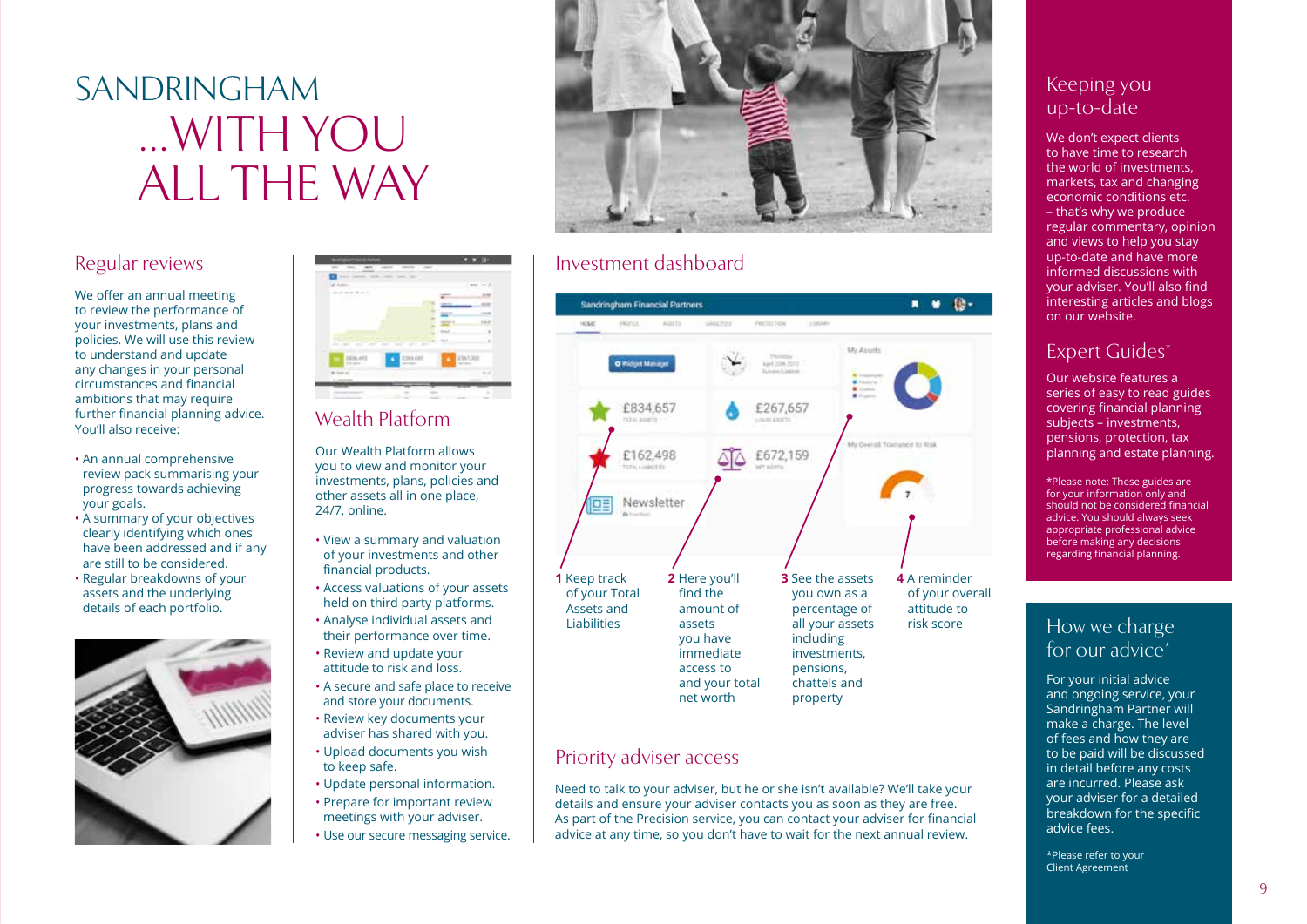# WE AIM FOR SERVICE EXCELLENCE

10

All Sandringham advisers are qualified to offer the highest levels of tailored financial advice. They are also on a journey of continuous training and professional development to improve their core skills and knowledge.

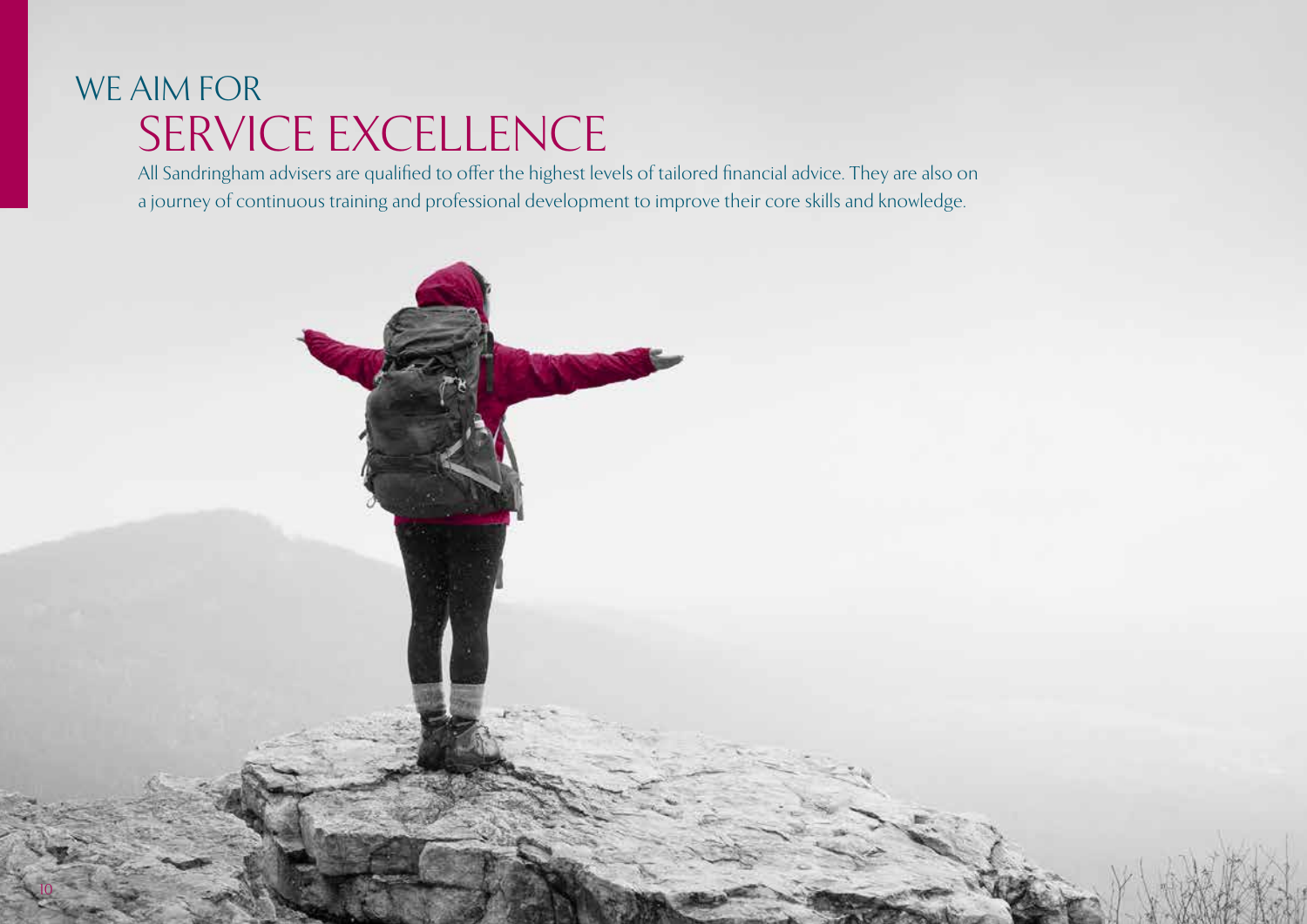# What to expect as a client?

We can't predict what's to come, nor can we make guarantees about future outcomes. What we can do however, is to use our skills to maximise the chances of you achieving your aims and goals. As a Sandringham client, we aim to keep you connected to your financial future by:

- Focussing on your specific needs and aspirations.
- Fully assessing your attitude to risk.
- Having an open discussion about how you feel about your money gaining as well as losing value.
- Making recommendations based on a wealth of experience and knowledge.
- Using our unique investment proposition offering risk rated portfolios to match your attitude to risk.
- Being committed to low charges for providing our wealth management portal.
- Offering annual reviews to evaluate your portfolio's performance and address any changes to your personal circumstances.
- Building a life-long, on-going working relationship.
- Providing the highest levels of personal service.